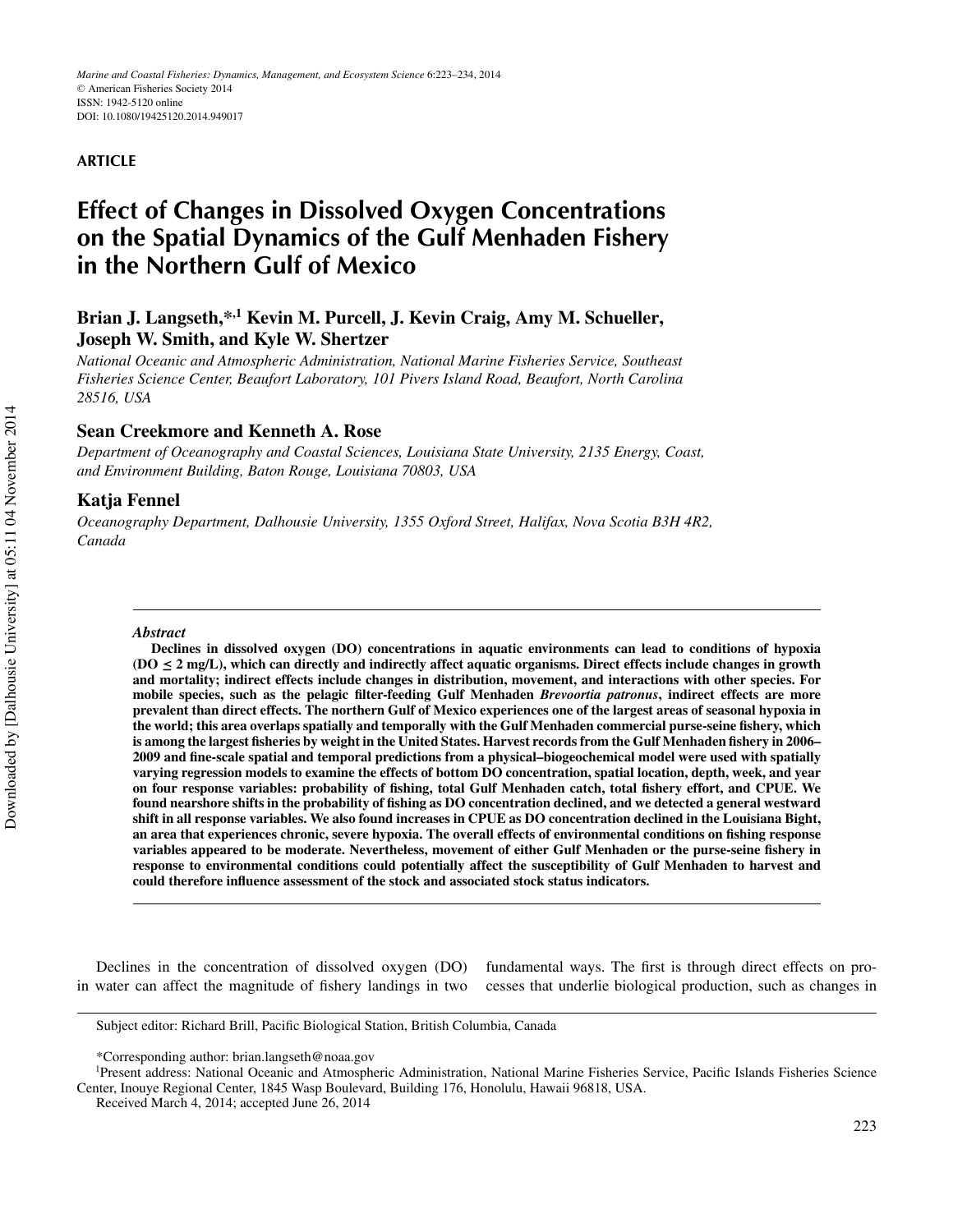growth (McNatt and Rice 2004; Stierhoff et al. 2009), mortality (Shimps et al. 2005), and reproduction (Thomas and Rahman 2012), which can lead to changes in abundance. The second is through indirect effects on the spatial and temporal dynamics of the targeted resource, such as shifts in distribution, which can influence the interaction between the resource and the fishery, independent of the resource's abundance (Breitburg et al. 2009; Craig 2012; Stramma et al. 2012). Many studies have assessed the direct and indirect effects of low DO concentrations on aquatic organisms (Pollock et al. 2007). Although the relative magnitude of direct and indirect effects depends on the organism as well as on the DO concentration, there is growing evidence that for mobile species, indirect effects are more important than direct effects (Craig et al. 2001; Breitburg et al. 2009; Rose et al. 2009).

The northern Gulf of Mexico (GOM) experiences one of the largest areas of seasonal hypoxia ( $DO \leq 2$  mg/L) in the world (Rabalais et al. 2002). Riverine inputs from the Mississippi– Atchafalaya River system, which drains 41% of the contiguous United States, contribute large amounts of nutrients to nearshore coastal Louisiana waters. These nutrients stimulate high rates of primary production, which can lead to high rates of microbial respiration and ultimately reduce the concentration of DO in the water column (Rabalais et al. 2002; Bianchi et al. 2010). If stratification of the water column is strong enough that re-aeration of bottom waters is inhibited, then the DO concentration can decline sufficiently to cause widespread hypoxia. In the northern GOM, hypoxia typically peaks in summer (June–August), when the water column is strongly stratified and nutrient inputs from spring runoff have stimulated high levels of primary production (Rabalais et al. 2002; Bianchi et al. 2010). The spatial extent of seasonal hypoxia in the northern GOM can be extensive in some years, exceeding  $20,000 \text{ km}^2$  and spreading westward from the outflow of the Mississippi River (i.e., the Mississippi Delta) to as far as the Louisiana–Texas border (Rabalais et al. 2007).

Similar to other highly productive systems that are susceptible to hypoxia, the northern GOM also supports highly productive fisheries (Breitburg et al. 2009). Landings of Gulf Menhaden *Brevoortia patronus* annually rank first among GOM fisheries landings and second among U.S. fisheries landings in terms of weight (NMFS 2012). Gulf Menhaden are small clupeid fish that form large, dense, near-surface schools during spring through fall in the northern GOM (Ahrenholz 1991). The schools are targeted by large purse-seine vessels, which are guided to the schools with the assistance of aerial spotter pilots. The fishery operates from mid-April through late October, and monthly landings usually peak between June and August. Fishing operations are coastal in nature, with about 90% of the catch occurring within 16.09 km (10 mi) of shore (Smith et al. 2002). Catches range from eastern Mississippi to eastern Texas, but most (up to 90%) of the harvest occurs off the coast of Louisiana (Smith et al. 2002). Hence, there is strong spatial and temporal overlap between the purse-seine fishery for Gulf Menhaden and seasonal hypoxia in the northern GOM.

Gulf Menhaden and other pelagic species are influenced by direct effects of exposure to low DO but are probably more susceptible to indirect effects associated with avoidance because they are highly mobile and mostly utilize the upper water column above the low-DO bottom layer. Among field studies in the northern GOM, pelagic fishes avoided areas of low bottom DO and aggregated both horizontally and vertically near the edges of the GOM hypoxic zone (Hazen et al. 2009; Zhang et al. 2009). Similar aggregations along the edges of hypoxic zones have been observed for shrimp in the GOM (Craig and Crowder 2005; Craig et al. 2005; Craig 2012), and aggregations above hypoxic zones have also been observed for pelagic species in the Laurentian Great Lakes (Vanderploeg et al. 2009), Chesapeake Bay (Ludsin et al. 2009), and the northeast Atlantic Ocean (Stramma et al. 2012). Comparisons of results from simulation models that integrated multiple direct and indirect effects of hypoxia also suggested that indirect effects due to altered spatial distributions or food web interactions had a greater effect on growth and survival than direct effects of exposure to low DO concentrations (Rose et al. 2009).

Despite evidence for direct and indirect effects of hypoxia on pelagic fish species as well as other marine organisms, there is limited evidence that hypoxia broadly affects fishery landings (Breitburg et al. 2009; Rose et al. 2009; Bianchi et al. 2010). However, Zimmerman and Nance (2001) and later O'Connor and Whitall (2007) found negative correlations between the area of hypoxia in the GOM and landings in the commercial shrimp fishery. Conceptually, distributional changes influenced by hypoxia have implications for commercial fisheries. Aggregation along the edge of hypoxic zones has the potential to enhance the catch rates of targeted species as well as affect the overlap between target species and bycatch species at small spatial scales (Craig 2012; Craig and Bosman 2013). Aggregation above hypoxic zones can similarly enhance catch rates by making pelagic species more susceptible to pelagic fishing gears (Ludsin et al. 2009; Vanderploeg et al. 2009; Zhang et al. 2009; Stramma et al. 2012).

Only one previous study has used commercial fishery data to assess the effects of hypoxia on the catch distribution in the northern GOM Gulf Menhaden fishery (Smith 2001). Smith (2001) divided Gulf Menhaden landings into a 10-  $\times$  10-min spatial grid for each of 3 months (June–August) during 3 years (1994–1996) and qualitatively compared landings patterns to the overall areal extent of hypoxia each year. He hypothesized that (1) Gulf Menhaden harvest would decline during extreme years of hypoxia, when low DO concentrations impinged along the shoreline; and (2) a continuous band of hypoxia along the northern GOM would concentrate Gulf Menhaden landings into normoxic waters off western Louisiana. There was some evidence of reduced catches offshore of Louisiana during years of severe hypoxia, but conclusions about finer-scale shifts in the spatial distribution of the fishery were not possible due to the limited spatial resolution of the data.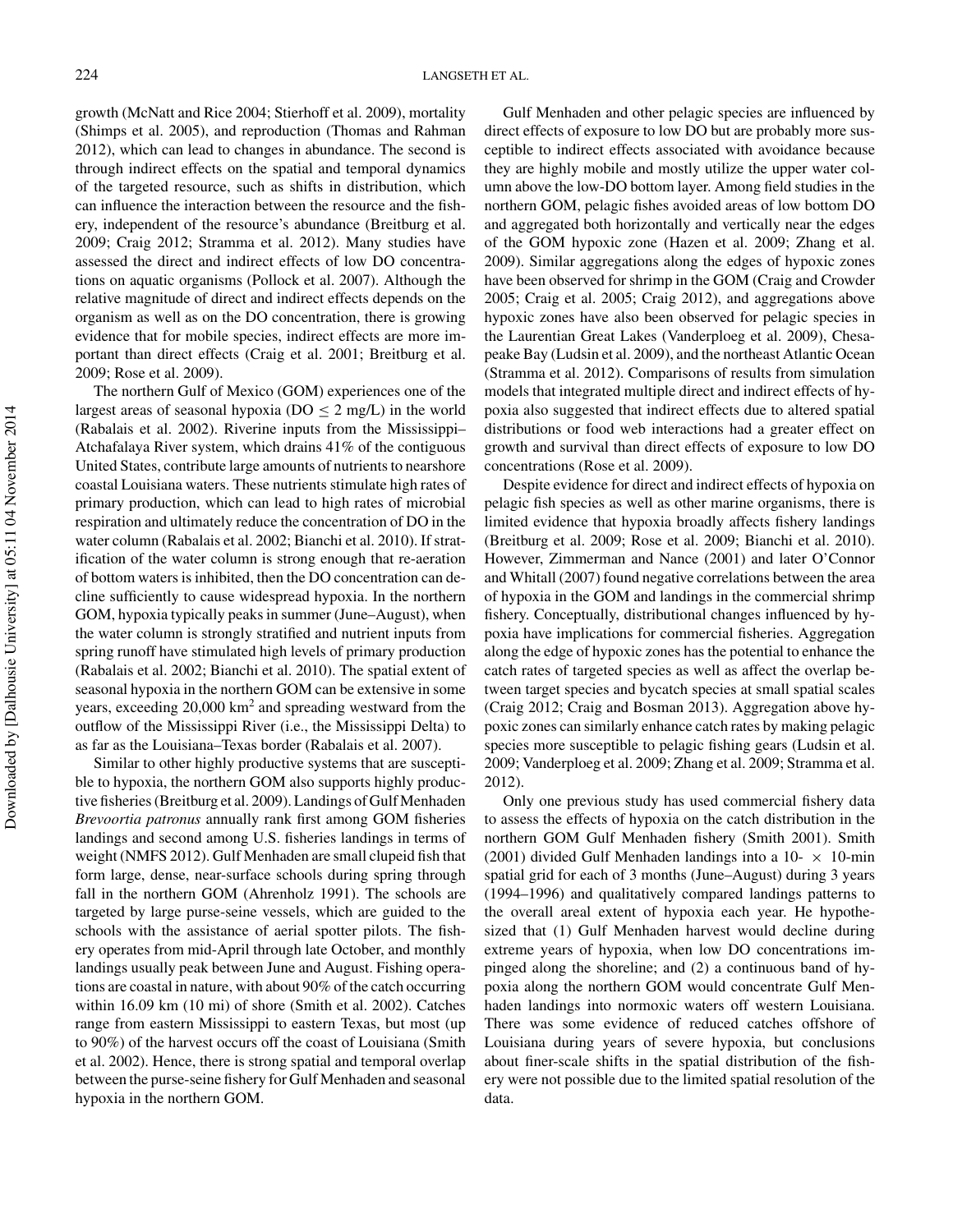Comprehensive empirical information on the spatial and temporal dynamics of the GOM hypoxic zone is limited. The spatial extent of hypoxia in the GOM has been estimated since 1985 from an annual shelfwide survey conducted during late July (Rabalais et al. 2007; Obenour et al. 2013). Higher-resolution temporal data also exist from a mooring at a single location in the GOM (Rabalais et al. 2007). However, because DO concentrations are a function of numerous physical and biological processes and can vary in scale both spatially (meters to hundreds of kilometers) and temporally (minutes to months; Eldridge and Morse 2008), sampling over time in one location or over space during one time period is unable to capture the DO variability that actually exists.

Predictions of DO concentrations from combined physical– biogeochemical models are an alternative to empirical DO measurements. Several models have been constructed to predict DO dynamics in the northern GOM and can provide finer-resolution data from which to assess the effects of DO concentration on the distribution of fishery landings (Hetland and DiMarco 2008; Fennel et al. 2013; Justić and Wang 2014). Although uncertainties in model-derived DO estimates can be amplified by errors in observation and from the modeling process (Mattern et al. 2013), model-predicted estimates provide spatial and temporal resolution that is more closely related to the scales over which hypoxia occurs (Eldridge and Morse 2008). Given the amount of sampling effort that would be necessary to characterize the high-resolution spatial (meters) and temporal (days) dynamics of bottom-water DO concentrations in the northern GOM, it is likely that model-derived estimates will provide the best available information for the foreseeable future.

We used spatially explicit regression models (generalized additive models [GAMs]) to explore the localized effect of bottom DO concentration and other factors on the harvest of Gulf Menhaden in the northern GOM. Our objectives were to determine the extent to which changes in DO concentration influenced the spatial distribution of the fishery and the magnitude and rate of harvest. Based on prior studies with Gulf Menhaden and other pelagic species, we hypothesized that landings of Gulf Menhaden would be concentrated in locations surrounding areas of hypoxia and would be sparse in locations within areas of hypoxia. Output from a predictive physical–biogeochemical model that provided high-resolution spatial and temporal DO data was linked to records of individual purse-seine sets in the Gulf Menhaden fishery. We then assessed the spatial effect of DO on four attributes of the commercial fishery: the probability of fishing, total catch, total effort, and overall CPUE. The effects of DO on these attributes were examined on the scale of  $5- \times 5$ -min grid cells. We also evaluated the influence of other covariates (depth, geographic location, week, and year) on the spatial and temporal patterns of fishing within the Gulf Menhaden fishery. We conclude our analysis with a discussion of the potential application of our results to the stock assessment for Gulf Menhaden in the northern GOM.



FIGURE 1. Map of fishing locations in the Gulf Menhaden fishery, northern Gulf of Mexico. Black circles represent cities that currently contain processing plants for Gulf Menhaden. Contour lines represent the 10-, 20-, 30-, 40-, and 50-m isobaths.

### **METHODS**

*Data*.—Two data sets were used in our analysis: the first contained harvest records of individual purse-seine sets for the Gulf Menhaden fishery (Figure 1), and the second contained environmental covariates from a physical–biogeochemical model that were expected to influence harvest. Captains of vessels in the Gulf Menhaden fishery participate in a logbook program called the Captain's Daily Fishing Reports (CDFRs). Although participation is voluntary, compliance is believed to be 100% (Smith et al. 2002). During the fishing season, CDFRs are routinely sent to the National Marine Fisheries Service's Beaufort Laboratory, where they are digitized and stored electronically. The CDFRs summarize daily vessel activity, itemizing individual purse-seine sets with data including information on estimated catch, whether a spotter pilot was used to make the set, set location, the fishing plant where the vessel is based, estimated distance from shore, day of set, and weather conditions. Since 2000, Gulf Menhaden have been landed by about 35–40 vessels for processing at four fish factories located at Moss Point, Mississippi, and at Empire, Abbeville, and Cameron, Louisiana. Catches are reported in units of 1,000 standard fish (1 unit is ∼304 kg; Smith 1991). Fishing locations have been identified via Global Positioning System coordinates since 2005, which has greatly enhanced the spatial resolution of the data. Prior to 2005, fishing locations were based on proximity to known landmarks. In total, 75,132 CDFR records of purse-seine set locations and catches from 2006 to 2009 were available, but we used 70,570 records in our analysis. We excluded records where corresponding environmental covariates (see paragraph below) were unavailable, which was primarily in the northeastern range of the fishery along the Mississippi coast but also in intermittent locations along the shoreline.

The second data set contained predictions of bottom DO concentrations and associated depths, which were used as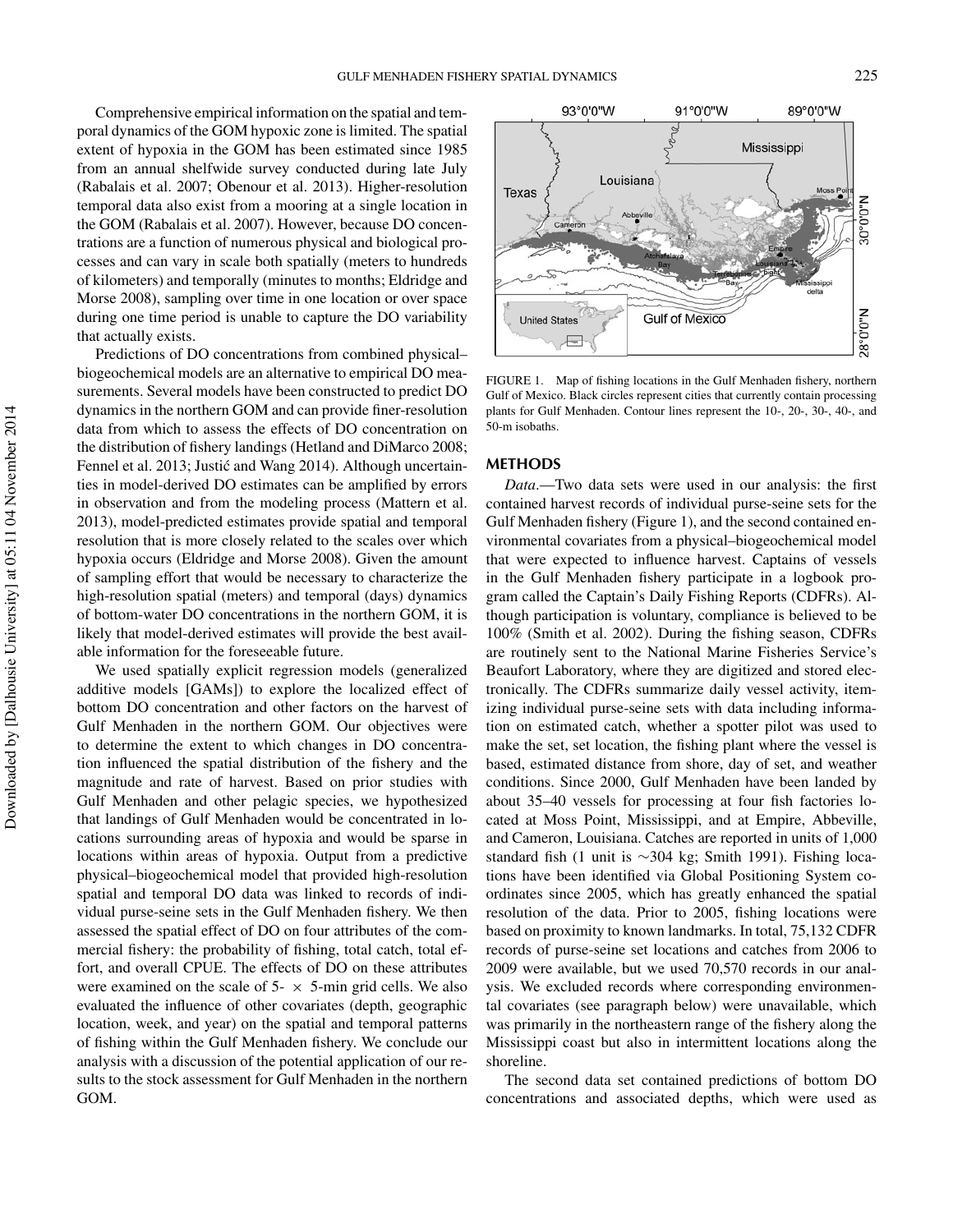environmental covariates in our analysis. Daily predictions of DO concentrations in the northern GOM over a threedimensional irregular grid were available from simulations of a physical–biogeochemical model (Fennel et al. 2013). Based on this model, predicted DO concentrations and corresponding depth values taken at 1600 hours at the minimum of 100 m or the bottom depth were generated for approximately 1-km square grids each day from January 1, 2006, to December 29, 2009, between 87.78◦W and 94.64◦W and between 28.00◦N and 30.21◦N. The nearest estimates of DO and corresponding depth were assigned to each fishing record in the CDFR data set to form a combined data set.

Spatial and temporal aggregation of the combined data set was necessary to develop suitable response variables with which to measure effort in the fishery. Data were aggregated spatially into weekly 5-  $\times$  5-min grid cells. We chose to aggregate over 5-min grid cells because they provided a smaller spatial extent than the 10-  $\times$  10-min grids used by Smith (2001) but were still large enough to provide contrast in effort among grid cells. We chose to aggregate by week because the fishery operates on a weekly basis, setting nets primarily during Monday–Friday. A week was defined as Sunday–Saturday, starting with the third week in April (week 1; which corresponds to the start of the fishing season) and ending with the last week in October (week 29). The spatial location (longitude and latitude) for the centroid of each  $5- \times 5$ -min grid cell was used as the spatial identifier in the aggregated data set, and the nearest DO estimate and corresponding depth for each fishing record were averaged within each grid  $\times$  week combination.

Four response variables were used to investigate the effect of environmental covariates on harvest in the Gulf Menhaden fishery. Three response variables were based on only positive fishing events (i.e., grid  $\times$  week combinations in which a purse seine was set), whereas the fourth response variable was a binary response variable indicating whether a purse seine was set and was based on all possible grid  $\times$  week combinations. Two of the response variables based on positive fishing events were total catch (in units of 1,000 standard fish) and total effort (in number of purse-seine sets), summed over all sets within a grid  $\times$  week combination. The third response variable was the CPUE for each grid  $\times$  week combination and was computed from the first two response variables as total catch divided by total effort. The fourth response variable measured the probability that fishing occurred in a grid cell. Grid cells where at least one set for Gulf Menhaden occurred during 2006–2009 were included in the sample space of total possible grids. Grid cells where fishing occurred within a week were assigned a value of 1, whereas grid cells where fishing did not occur within a week were assigned a value of zero. Given that grid  $\times$  week combinations in which Gulf Menhaden sets did not occur were necessary when examining the probability of fishing, we changed the way DO concentrations and corresponding depths were aggregated when using the probability of fishing as the response variable.

Every DO value and corresponding depth record from the environmental data set within a  $5- \times 5$ -min grid cell (rather than the DO value and corresponding depth nearest to each fishing record) was averaged across the week. The final aggregated data set based on positive fishing events included 7,535 records for the three response variables (catch, effort, and CPUE), with longitude, latitude, week, DO, and depth as covariates. The final aggregated data set based on all possible fishing locations included 39,378 records for the binary response variable (probability of fishing), with longitude, latitude, week, DO, and depth as covariates.

*Regression models*.—We used GAMs to determine the effects of DO and other covariates on the two types of response variable: (1) measures of harvest where Gulf Menhaden were caught and (2) the probability of fishing for Gulf Menhaden at specific grid  $\times$  week combinations (Hastie and Tibshirani 1986). A spatially varying component for DO was included in each GAM (Wood 2006) to determine the localized effect of DO (i.e., effect for each grid cell) on each response variable. We assumed that the effect of DO on each response variable was linear but that the magnitude and direction of the effect could differ by location. The interpretation of the spatially varying DO term is therefore the change in the response variable corresponding to a unit decrease in DO for each grid cell. We only considered effects in our analysis that were significantly different from zero at an α level of 0.05. Spatially varying GAMs have been used to assess the effects of environmental factors on spatial patterns in abundance (Bacheler et al. 2009; Bartolino et al. 2011; Ciannelli et al. 2012) and in commercial fishery landings (Bacheler et al. 2012; Bartolino et al. 2012).

Distributional assumptions are required when using GAMs. A negative binomial distribution was assumed for catch and effort (discrete response variables) within each grid  $\times$  week combination. Alternative values for the dispersion parameter of the negative binomial were initially estimated but greatly increased the computation time. Values of the dispersion parameters that maximized model fit were estimated at very near to 1, so the value of 1 was used for the final models. A lognormal distribution was assumed for CPUE, which was continuous and nonnormal, and a binomial distribution was used to model the probability of fishing in a grid  $\times$  week combination.

We used a similar set of covariates for models of each response variable. Covariates included (1) year, which was modeled as a factor and ranged from 2006 to 2009; (2) week, which was modeled as a continuous variable and ranged from 1 to 29; (3) depth, which was modeled as a continuous variable and ranged from 5 to 95 m; (4) spatial location (longitude and latitude); and (5) a spatially varying DO term, with DO values ranging from 0.01 to 10.0 mg/L. The significance of each term was determined by backward model selection based on Akaike's information criterion (AIC; Burnham and Anderson 2002) and generalized cross-validation (GCV; Wood 2006) scores. If the removal of any one term resulted in smaller AIC or GCV scores, then the term was removed from the final model. The full model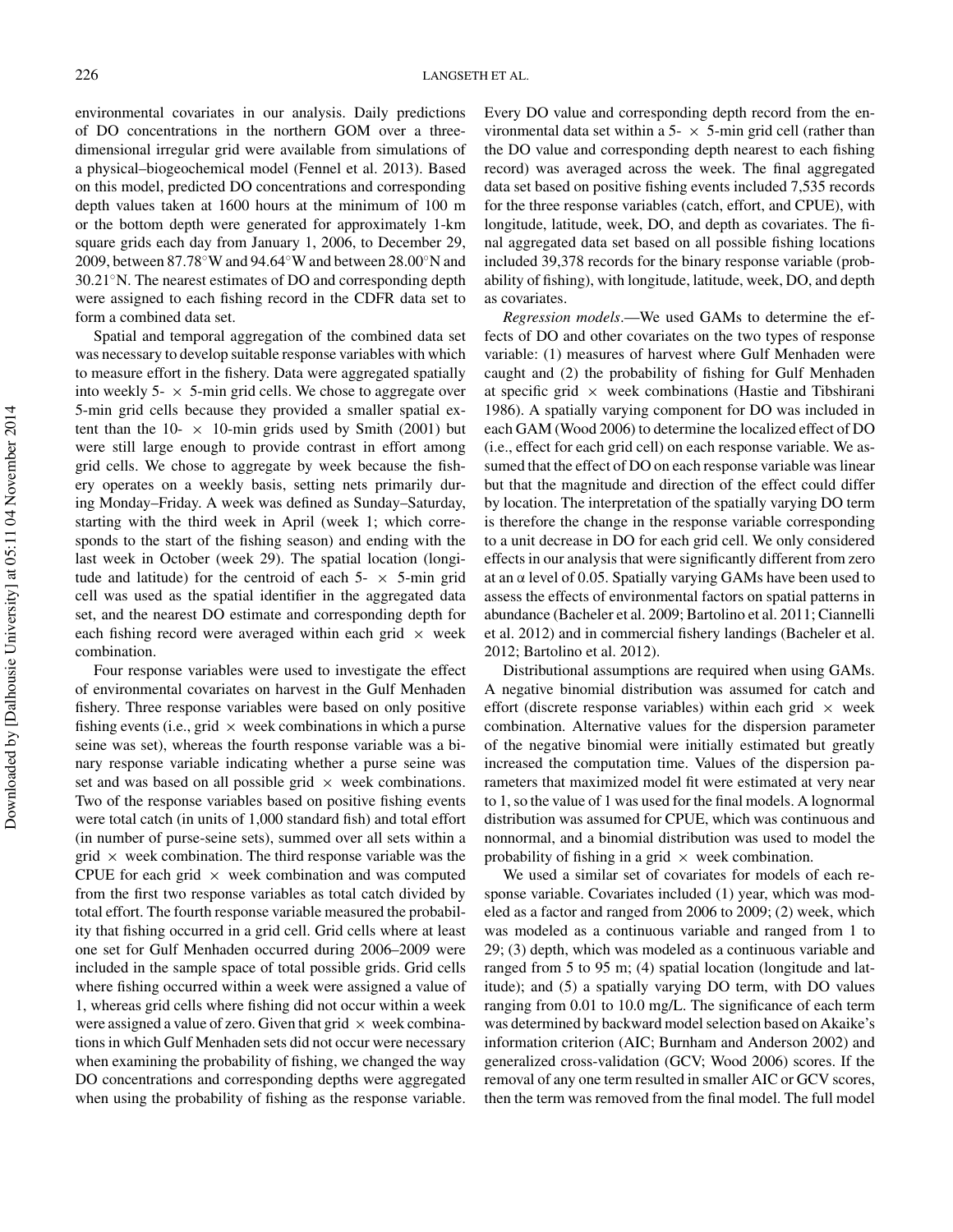for each of the four response variables was

$$
x_{\varphi,\lambda,t,y} = \alpha_y + s_1(\varphi_{t,y}, \lambda_{t,y}) + s_2(\varphi_{t,y}, \lambda_{t,y})D_{\varphi,\lambda,t,y} + g_1(t) + g_2(Z_{\varphi,\lambda,t,y}) + \varepsilon_{\varphi,\lambda,t,y},
$$
 (1)

where  $x_{\phi, \lambda, t, y}$  is the value of the response variable for each grid cell with longitude  $\phi$  and latitude  $\lambda$  in week *t* and year *y*;  $\alpha$ <sub>*v*</sub> is the year-specific intercept; *D* is the model-predicted DO concentration for each grid  $\times$  week combination; Z is the depth for each grid  $\times$  week combination; *s* and *g* are two-dimensional and one-dimensional smooths, respectively (Wood 2006); and  $\varepsilon$  is the residual error term, which was modeled as  $N(0, \sigma^2)$  when the response was log*e*(CPUE). Diagnostics of model residuals from the full models showed some skewness in negative residuals for set number and CPUE. Other distributions and assumptions were explored, but our results were robust to these changes. We therefore considered our assumptions appropriate. All statistical modeling was performed by use of the mgcv package in R version 2.15.1 (Wood 2006; R Core Development Team 2012).

# **RESULTS**

#### **Data**

Harvest of Gulf Menhaden in the northern GOM overlapped with locations that experienced low DO concentrations (Figures 2, 3). Fishery catches were greatest immediately east of the Mississippi Delta; immediately west of the Mississippi Delta (i.e., the Louisiana Bight); and west of Atchafalaya Bay, which is at the mouth of the Atchafalaya River, extending to the Texas border (Figure 2). The Louisiana Bight and the region west of Atchafalaya Bay also experienced the lowest concentrations of DO, whereas east of the Mississippi Delta, the DO concentrations were generally high (Figure 3). Output from GAMs was used to better determine the effects of DO concentration on Gulf Menhaden harvest.

#### **Regression Models**

All covariates considered in equation (1) were significant in explaining each of the four response variables and were included in all final models (Table 1). We sequentially removed each covariate from the final models to determine the importance of each in explaining model deviance. Depth and spatial location



FIGURE 2. Locations of total Gulf Menhaden landings (millions of fish) at  $5- \times 5$ -min grid cells, summed over all fishing sets in the northern Gulf of Mexico during  $2006-2009$  (darker shading in cells = more fish caught; lighter shading in cells  $=$  fewer fish caught).



FIGURE 3. Dissolved oxygen (DO) concentrations (mg/L) at  $5- \times 5$ -min grid cells, averaged over all fishing sets in the northern Gulf of Mexico during 2006–2009 within each grid (darker shading in cells = lower DO concentration; lighter shading in cells  $=$  higher DO concentration).

(longitude and latitude) explained the most deviance in the probability of fishing, catch, and effort for each grid  $\times$  week combination (Table 1). Lesser amounts of deviance were explained by spatially varying DO, week, and year. The covariates that explained the most deviance in CPUE were different than those explaining the most deviance for the other response variables. The greatest amount of deviance in CPUE was explained by week, followed by year, the two spatial terms, and lastly depth. The total percent deviance explained by the full models ranged between 10% and 22% depending on the response variable used (Table 1). The probability of fishing included information on fished locations as well as nonfished locations, and the amount of deviance explained by the full model was greater (22.4%) than that for other response variables  $\left($  < 14.0%).

We observed similar patterns in the estimated effects of each covariate across response variables. As depth increased from all but the shallowest of waters (5 m), the probability of fishing (Figure 4A), total catch (Figure 4B), and total effort (Figure 4C) all declined. The effect of depth on the probability of fishing (Figure 4A) showed some bimodality, with high values at the shallowest depths and intermediate (20–40-m) depths. Variation around the effect of depth was high at greater depths for all response variables due to fewer data points at those depths. The effect of depth on the probability of fishing was less variable than the effects on other response variables because a greater amount of deviance was explained by the model. Despite the general decline in catch and effort with increasing depth, CPUE was relatively constant across the depth range (Figure 4D). The effect of depth on CPUE barely differed from zero and was only weakly significant. Wood (2006) recommended caution with weakly significant terms, so although depth was significant, it did not appear to affect Gulf Menhaden CPUE.

The general effect of week on Gulf Menhaden harvest was also similar across all four response variables but was much smaller in magnitude than the effect of depth (Figure 4). Response variables increased from the beginning of the season to a first peak between week 8 and week 14 (early June to mid-July). After the initial peak, the response variables declined for a period of time before increasing to a second peak at week 20–25 (early August to mid-September). Week of the fishing season had the strongest effect on CPUE (Table 1), with a well-defined peak in mid-July (Figure 4H), whereas the other response variables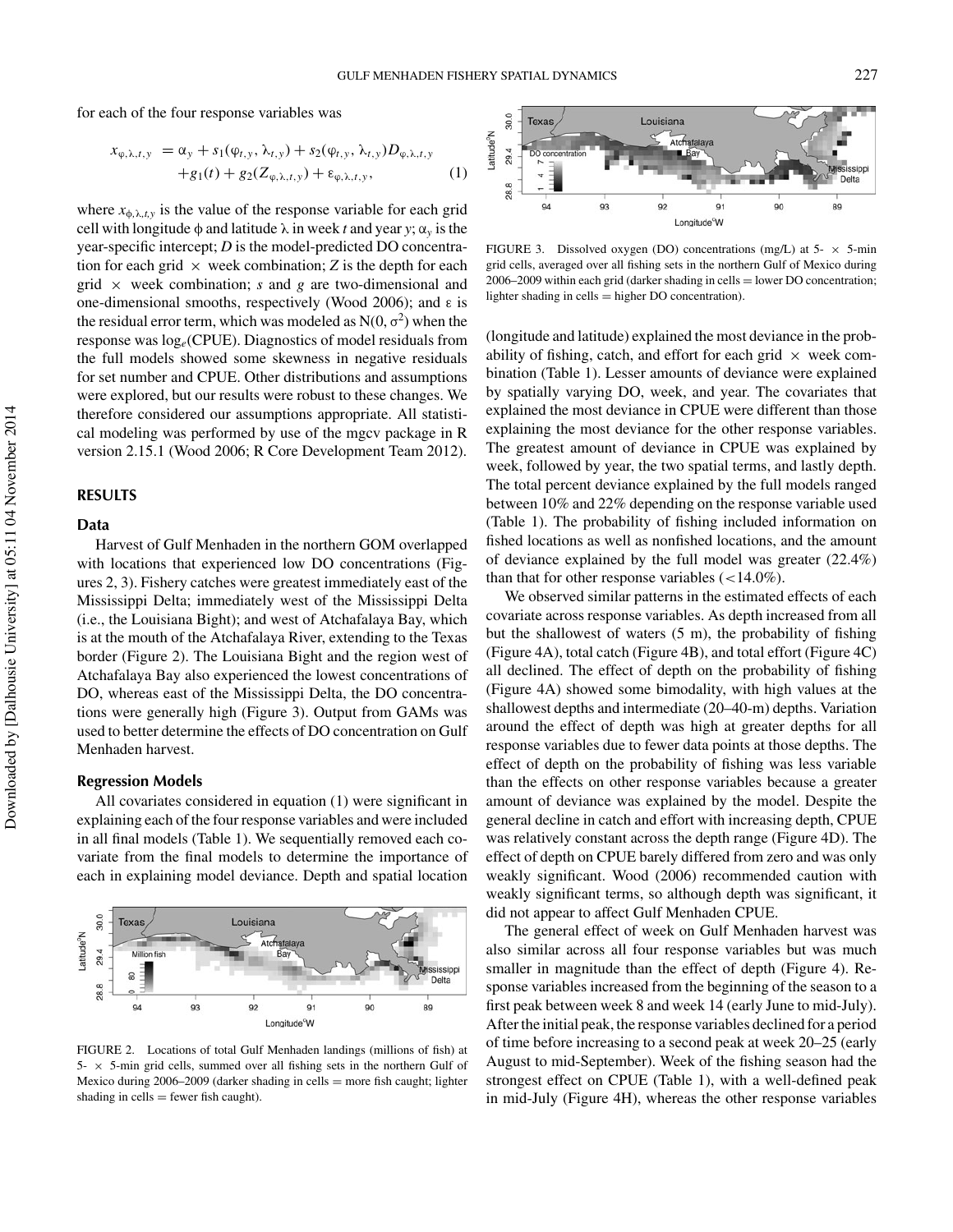TABLE 1. Generalized cross-validation (GCV) scores, differences in Akaike's information criterion (δAIC) from the full model, and the percentage of deviance explained by the full model and each corresponding submodel with one covariate removed for the four response variables (probability of fishing, total Gulf Menhaden catch, total effort, and CPUE; see Methods). The lowest values of GCV and δAIC for each response variable indicate the best model.

| Model                                                               | <b>GCV</b> | $\delta AIC$   | Deviance explained $(\%)$ |
|---------------------------------------------------------------------|------------|----------------|---------------------------|
| <b>Probability of fishing</b>                                       |            |                |                           |
| Full model: year + location + (location $\times$ DO) + week + depth | $-0.184$   | $\theta$       | 22.4                      |
| Year removed                                                        | $-0.182$   | 47             | 22.3                      |
| Week removed                                                        | $-0.174$   | 342            | 21.5                      |
| Location $\times$ DO removed                                        | $-0.171$   | 450            | 21.1                      |
| Location removed                                                    | $-0.152$   | 1,092          | 19.3                      |
| Depth removed                                                       | $-0.145$   | 1,336          | 18.7                      |
| <b>Total catch</b>                                                  |            |                |                           |
| Full model: year + location + (location $\times$ DO) + week + depth | 0.68       | $\theta$       | 10.0                      |
| Year removed                                                        | 0.683      | 22             | 9.7                       |
| Week removed                                                        | 0.699      | 139            | 8.8                       |
| Location $\times$ DO removed                                        | 0.699      | 142            | 8.6                       |
| Location removed                                                    | 0.701      | 158            | 8.4                       |
| Depth removed                                                       | 0.712      | 241            | 8.1                       |
| <b>Total effort</b>                                                 |            |                |                           |
| Full model: year + location + (location $\times$ DO) + week + depth | $-0.062$   | $\theta$       | 14.0                      |
| Year removed                                                        | $-0.061$   | 6.9            | 13.8                      |
| Week removed                                                        | $-0.057$   | 32             | 13.4                      |
| Location $\times$ DO removed                                        | $-0.054$   | 56             | 12.7                      |
| Location removed                                                    | $-0.050$   | 88             | 12.3                      |
| Depth removed                                                       | $-0.034$   | 208            | 11.3                      |
| <b>CPUE</b>                                                         |            |                |                           |
| Full model: year + location + (location $\times$ DO) + week + depth | 0.436      | $\overline{0}$ | 11.9                      |
| Depth removed                                                       | 0.437      | 7.9            | 11.7                      |
| Location removed                                                    | 0.441      | 73             | 10.3                      |
| Location $\times$ DO removed                                        | 0.441      | 80             | 10.3                      |
| Year removed                                                        | 0.447      | 187            | 9.7                       |
| Week removed                                                        | 0.450      | 235            | 8.9                       |

plateaued between June and August (Figure 4E–G). Overall, the majority of Gulf Menhaden harvest occurred during June– August.

Relative to other covariates, year explained little of the variation in response variables except CPUE (Table 1). Consequently, the year effects for CPUE were the largest among the four response variables, and error bounds of  $\pm 2$  SEs did not overlap zero. Year was modeled as a factor to avoid overparameterization, and year effects were estimated relative to a reference year, which was 2006. Year effects in 2008 were the most extreme among all years, reducing the probability of fishing by 0.22 and reducing effort by 0.12 relative to 2006 but increasing catch by  $0.13$  and increasing  $log_e$ (CPUE) by  $0.30$ relative to 2006, all on the scale of the link functions. Despite 2008 having large effects, consistent patterns among years for each response variable were not predicted.

The effect of DO on each response variable varied spatially and was comparable in magnitude to the overall effects of week and year (Figure 5). Patterns in local DO effects were present in the western range of the fishery, the eastern range of the fishery north of the Mississippi Delta, and the region between Atchafalaya Bay and the Mississippi Delta. We present results for each of these regions, beginning with the western region.

There were significant increases in all response variables as DO concentration declined in the western range of the fishery (Figure 5). In this region, the effects of DO on the probability of fishing were greatest along the shore and extended from the Texas–Louisiana border to the western edge of Atchafalaya Bay, consistent with westward movement in the fishery as DO concentration declined (Figure 5A). Probabilities of fishing in this region were moderate (between 0.25 and 0.50 on the original scale), so DO affected locations that generally were fished. The effects of DO on catch (Figure 5B), effort (Figure 5C), and CPUE (Figure 5D) were greatest on the boundaries of the western region, near the Texas–Louisiana border, and offshore of Atchafalaya Bay (Figure 5B–D). Although the spatial effects of DO were greatest in these locations, these areas had small predicted values for the response variables, indicating that DO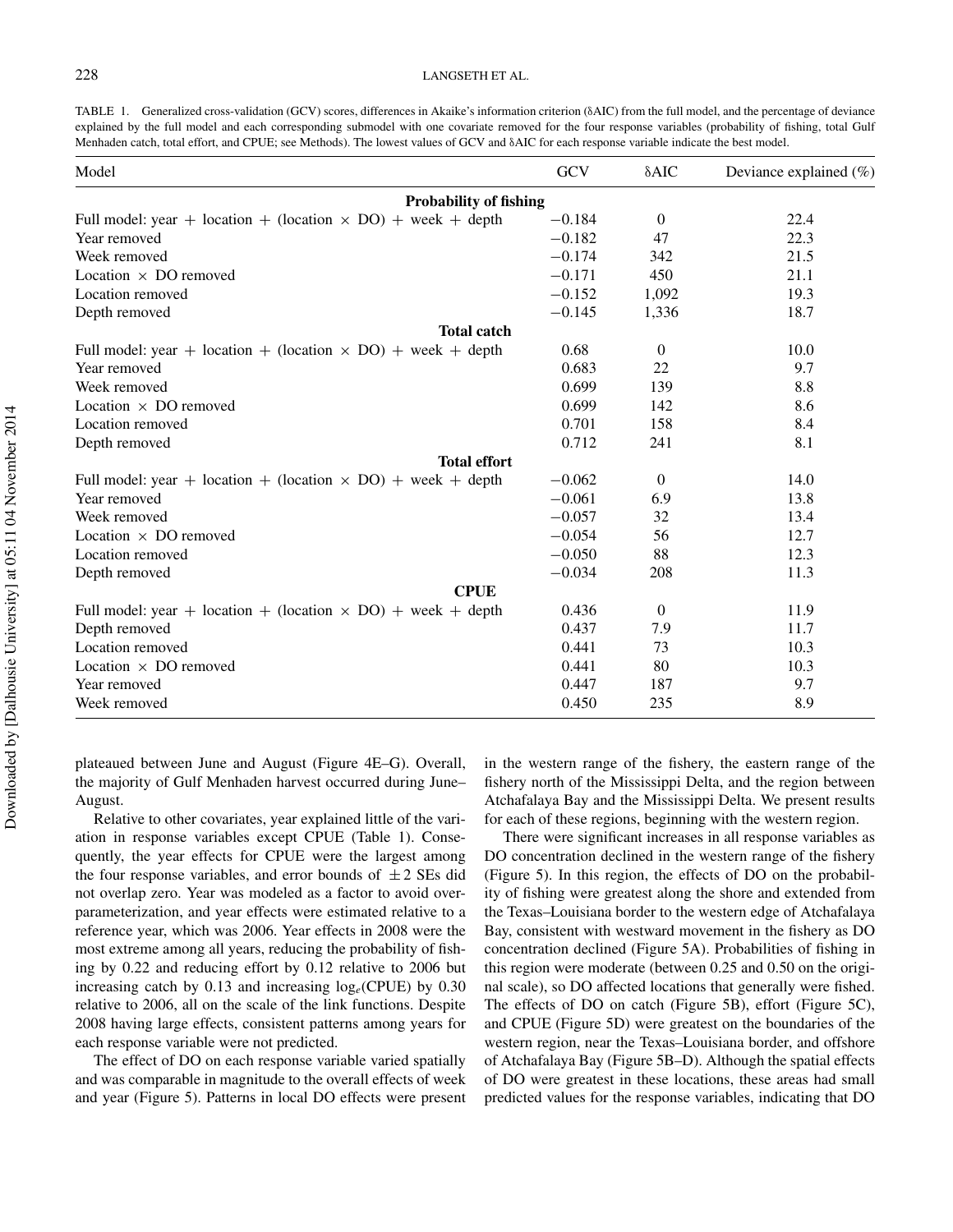

FIGURE 4. Partial effects (solid line) of depth and week on the response variables at the scale of the link function for each of four models: **(A)** effect of depth on the probability of fishing in each grid  $\times$  week combination (on a logit scale), **(B)** effect of depth on total Gulf Menhaden catch (units = 1,000 standard fish, on a log scale), **(C)** effect of depth on total effort (number of sets, on a log scale), **(D)** effect of depth on log<sub>e</sub>(CPUE) within each grid  $\times$  week combination, **(E)** effect of week on the probability of fishing, **(F)** effect of week on total catch, **(G)** effect of week on total effort, and **(H)** effect of week on log(CPUE). The shaded areas represent ± 2 SEs. Vertical lines along the *x-*axis represent the individual data values used in the model. A different data set was used for the probability model (see Methods).

had an effect on locations where catch and effort were typically low. Overall, the distribution of catch shifted westward to locations with lower levels of harvest when DO concentrations declined.

Increases in the response variables as DO concentration declined also occurred in the eastern range north of the Mississippi Delta. Similar to the results for the western range, as DO concentrations declined the probability of fishing increased along the shoreline, consistent with a nearshore shift in the fishery (Figure 5A). Predicted probabilities of fishing at particular locations in the eastern range were slightly higher than probabilities in the western range; therefore, declines in DO concentration also affected locations that experienced moderate to high harvest. In contrast to effects on the probability of fishing, the catch (Figure 5B), CPUE (Figure 5D), and (to a lesser extent) effort (Figure 5C) increased offshore as DO concentration declined. Therefore, despite an increased probability of fishing nearshore, declines in DO did not result in a greater catch in nearshore areas.

For the most part, decreases in the response variables with declines in DO concentration occurred only in the region between Atchafalaya Bay and the Mississippi Delta (Figure 5); this area is subject to severe and frequent hypoxia. Moderate declines in the probability of fishing extended across the entire region (Figure 5A). Declines in catch mostly occurred just east of Atchafalaya Bay (Figure 5B), whereas declines in effort although greatest just east of Atchafalaya Bay—also extended to the Mississippi Delta (Figure 5C). Declines in CPUE were compressed into a very small region just east of Atchafalaya Bay and off Terrebonne Bay, whereas in the region closer to the Mississippi Delta, CPUE increased with declining DO concentration (Figure 5D). Values for all response variables off Terrebonne Bay were low, as little fishing effort typically occurred there, so declines in the response variables were relatively modest on an absolute scale.

Within the region between Atchafalaya Bay and the Mississippi Delta, the Louisiana Bight was unique because there was no common pattern among all four response variables. As in other areas of the GOM, declines in DO concentration in the Louisiana Bight resulted in increased fishing probabilities at locations near shore (i.e., the western shore; Figure 5A). In addition, both the probability of fishing and the fishing effort (Figure 5C) declined offshore as DO concentration declined, suggesting that vessels made fewer trips into the Louisiana Bight as DO levels declined. The predicted probability of fishing and the total effort were highest in the Louisiana Bight (Figure 5A, C), so these spatial effects were relatively large on an absolute scale in comparison with other regions. Similar to patterns in the eastern range of the fishery, the CPUE increased throughout the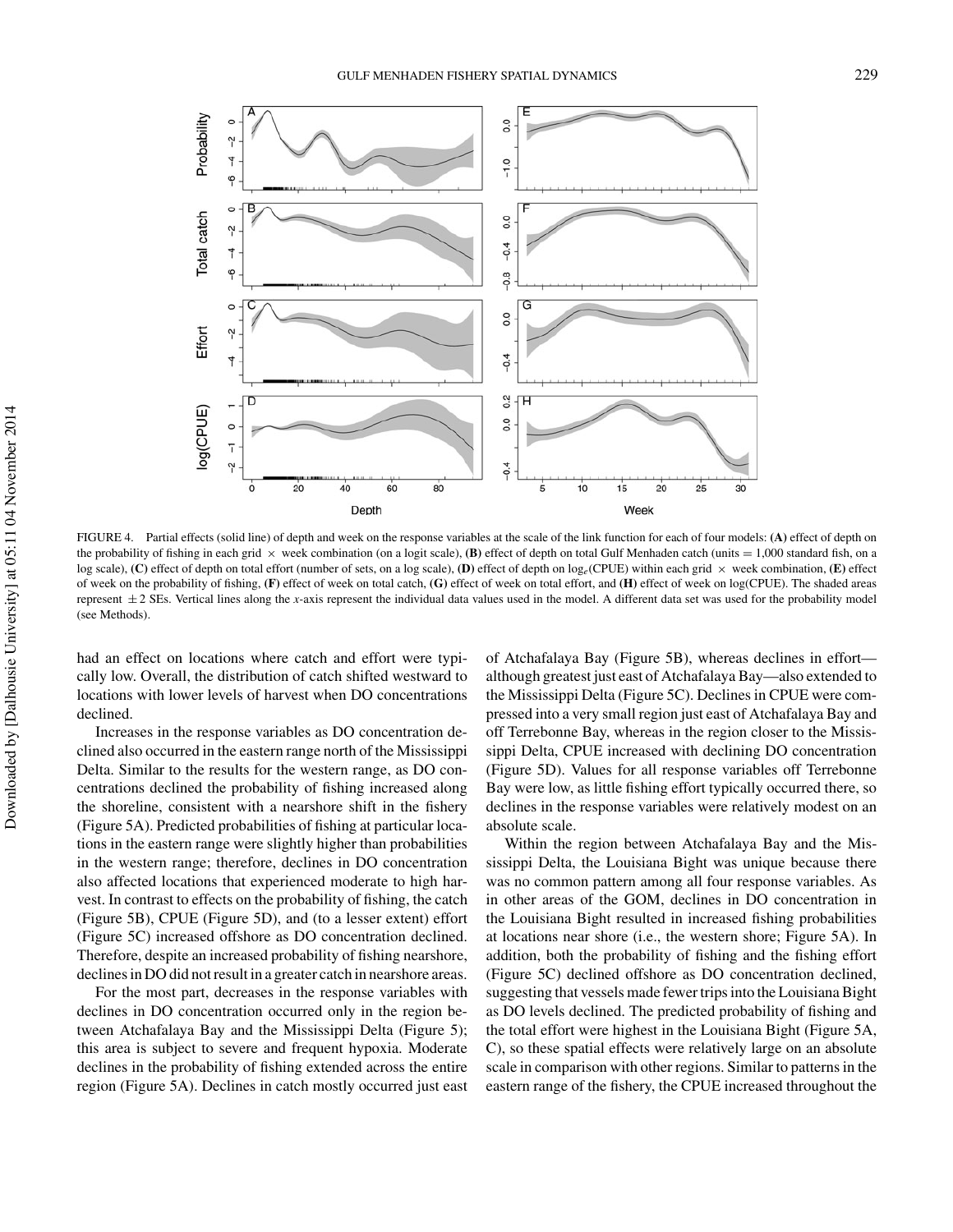29.4  $0.03$ <br> $0.08$ <br> $0.12$ 28.8  $0.16$ 94 93 90 89 92 91 Longitude<sup>o</sup>W FIGURE 5. Spatially varying generalized additive model plots, showing the predicted values of four response variables for the Gulf Menhaden fishery at  $5- \times 5$ -min spatial grid cells, as well as the effect of changes in dissolved oxygen (DO) concentration on model predictions. Response variables include **(A)** the probability of fishing in a grid cell (on a logit scale), **(B)** total catch in a grid cell (units = 1,000 standard fish, on a log scale), **(C)** total effort in a grid cell

(number of sets, on a log scale), and **(D)** log*e*(CPUE). Lighter shading indicates a higher predicted value of each response variable. Overlaid on the predictions are white and gray bubbles, which indicate the change in the response variable for a unit decrease in DO concentration for that grid (white bubbles = decreases in the response variable; gray bubbles  $=$  increases in the response variable). Circle size corresponds to the size of the DO effect on the response variable. Only locations where effects were significantly different from zero ( $\alpha = 0.05$ ) are shown.

Louisiana Bight, albeit slightly, as DO concentration declined (Figure 5D). Predicted CPUE was already low in the Louisiana Bight, so declines in DO concentration reduced the CPUE values even more. Overall, spatially varying DO effects at locations within the Louisiana Bight supported the general results from other regions: the fishery shifted toward shore and the CPUE increased as the DO concentration declined. Contrary to results for other regions, fishing effort in the Louisiana Bight decreased in response to declining DO concentrations.

# **DISCUSSION**

Smith (2001) hypothesized a link between hypoxia and Gulf Menhaden landings. Our study is the first to quantitatively test this link with detailed spatial data and to provide evidence supporting the hypothesis. We have demonstrated that declining concentrations of bottom DO can influence the spatial distribution of the catch, effort, CPUE, and probability of fishing in the Gulf Menhaden fishery of the northern GOM. Spatial

patterns in the effects of DO on response variables were consistent with a westward and nearshore shift in the fishery as bottom DO concentration declined. A nearshore shift in the fishery supported our hypothesis that Gulf Menhaden would be found along the edges of hypoxic areas, which are offshore and impinge along the shoreline during extreme years (Rabalais et al. 2007). A westward, nearshore shift in the fishery supported Smith's (2001) hypothesis that a near-continuous band of hypoxia along the coast would aggregate Gulf Menhaden into normoxic regions along western Louisiana. Additionally, we found evidence that CPUE increased as DO concentration declined in the Louisiana Bight, a region that typically experiences chronic, severe hypoxia. Such behavior could be explained by enhanced aggregation of Gulf Menhaden vertically above the low-DO bottom layer. Vertical aggregation in response to declines in DO concentration has been found for both pelagic and demersal species in the GOM (Hazen et al. 2009; Zhang et al. 2009) and other ecosystems (Stramma et al. 2012), although evidence against strong DO effects for the entire water column also exist (Zhang et al. 2014).

Patterns in the partial effects of depth and week in our analysis supported what is generally known about the Gulf Menhaden fishery. The partial effect of depth indicated a declining trend for all response variables except CPUE. Gulf Menhaden are common in nearshore, shallow waters during the fishing season (Ahrenholz 1991). The majority of landings occur within 16.09 km (10 mi) of shore (Smith et al. 2002), a region that is characterized by shallow  $(<20 \text{ m})$  and gradually changing isobaths except in the proximity of the Mississippi Delta. Therefore, catch, effort, and the probability of fishing were likely greatest in shallow waters as a consequence of greater Gulf Menhaden abundance and the reduced operating costs of fishing at short distances from home ports. Bimodality in the effect of depth on the probability of fishing at 5 and 30 m could result if Gulf Menhaden aggregate both inshore and offshore of the hypoxic zone, as has been shown for other species (Craig 2012; Craig and Bosman 2013). The depths of the two modes corresponded to the approximate inshore and offshore edges of the hypoxic zone (Rabalais and Turner 2001), suggesting some preference for fishing near the hypoxic zone; however, similar patterns were not observed for the effects of depth on catch, effort, or CPUE. Similarities in the effect of depth on CPUE across all depths could result if spatial patterns in fishing effort mirrored those in the spatial distribution of Gulf Menhaden, which is plausible given that the fishery employs spotter pilots to help direct boats on where to set.

The partial effect of week showed a similar trend among all response variables. The response variables increased during the beginning of the fishing season (April–May), plateaued or peaked during the middle of the season (June–August), and then declined towards the end of the season (September–November). Catch per unit effort exhibited the highest peak among all response variables during the summer (June–August), when hypoxia is typically most severe. A peak in CPUE during the

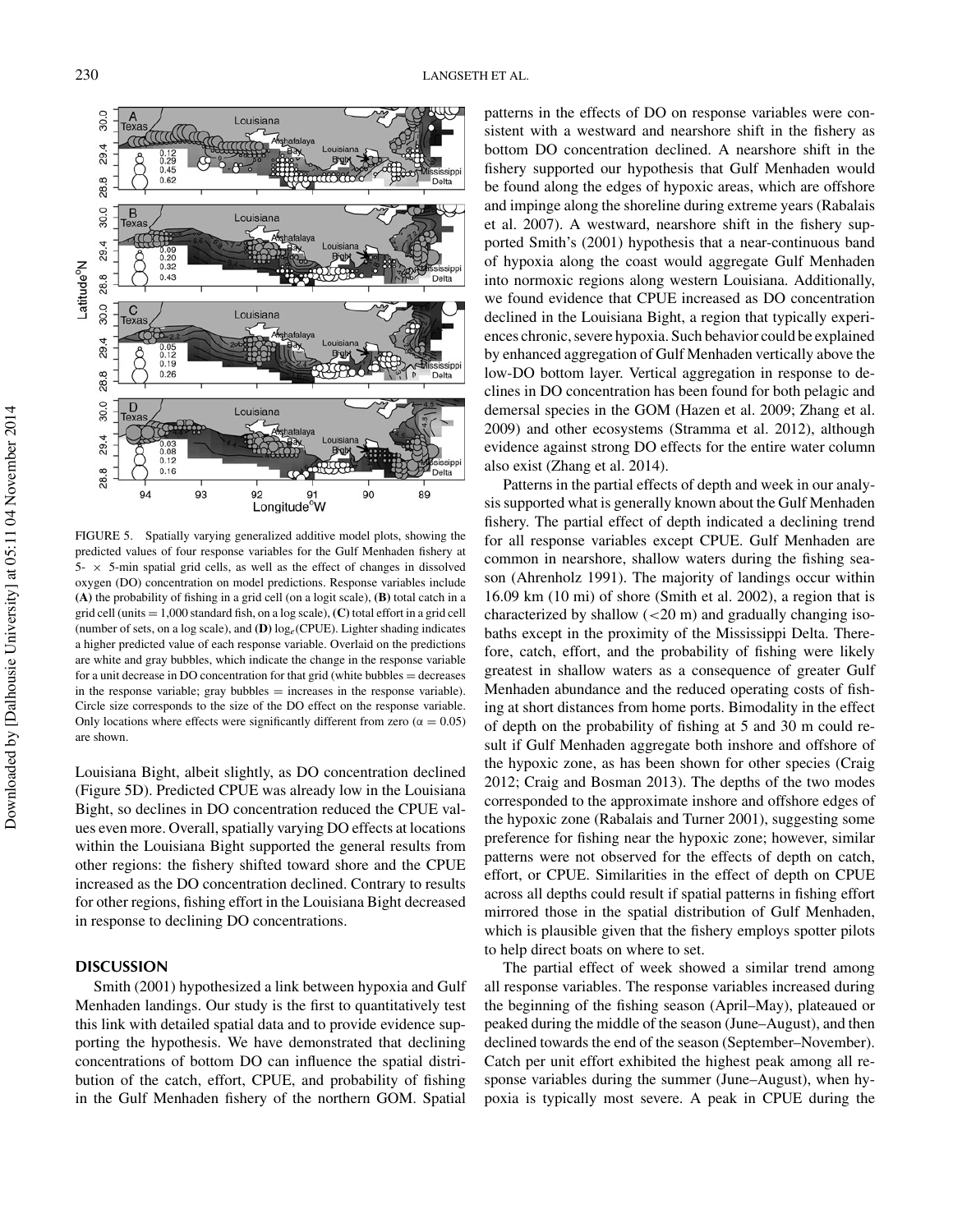summer is consistent with enhanced susceptibility of Gulf Menhaden to the fishery, possibly due to hypoxia-induced shifts in spatial distributions; however, these effects were not particularly large, and other explanations are possible. Even so, high values for all response variables during the mid-summer hypoxia period suggest that the observed spatial patterns in DO effects were driven mostly by the time frame during which hypoxia was typically most severe within the fishing season.

Local effects of declines in DO concentration on response variables for the Gulf Menhaden fishery supported findings from previous studies about the effects of hypoxia on catches of pelagic and demersal species in the GOM. Craig (2012) reported that northern brown shrimp *Farfantepenaeus aztecus* and demersal finfishes aggregated within 1–3 km of the nearshore and offshore edges of the hypoxic zone and that spatial overlap among the species was strongest during years when hypoxia was most severe. Zhang et al. (2009) found similar patterns of horizontal aggregation along the offshore edge of the hypoxic zone for pelagic biomass in sub-pycnocline waters. The nearshore shifts in the probability of fishing with declining DO concentrations suggest that the Gulf Menhaden fishery responds to hypoxia-induced shifts in the horizontal distribution of their target species; however, fishery-independent information on the spatial distribution of Gulf Menhaden would be necessary to test this hypothesis. Zhang et al. (2009) also found that pelagic species moved vertically in the water column to avoid hypoxic conditions, which could explain the increased CPUE as DO concentrations declined in the Louisiana Bight. It was a bit surprising, however, that similar increases in CPUE did not occur elsewhere. However, hypoxia persistently develops in the Louisiana Bight (Rabalais et al. 2002), and when coupled with the strong environmental and depth gradients in the Louisiana Bight, this may enhance spatial aggregation more so than in other GOM regions where spatial gradients and hypoxic conditions are typically weaker.

Given the persistence of hypoxia in the Louisiana Bight, we were also surprised that localized effects of declines in DO were not stronger than effects in other locations. The size of the spatial grid used in our analysis may have influenced the ability of our model to capture DO effects in the Louisiana Bight. Depth contours are close together in the Louisiana Bight, so covariates are averaged over more dynamic conditions than in other areas of the GOM. In contrast, the western and eastern ranges of the fishery have very shallow bathymetry, and the fishery operates on a broader spatial scale. Consequently, differences in the variability of physical processes between the Louisiana Bight and other regions of the GOM may explain why the effects of changes in DO concentration were relatively large and similar across response variables in the western and eastern ranges but not in the Louisiana Bight.

The limitations of our study should be considered when interpreting the results. One primary limitation of our study was that we used predictive model output of bottom DO concentrations from a physical–biogeochemical model as input into our analysis (Fennel et al. 2013). Predictive physical–biogeochemical models are complex and explicitly account for many processes that influence hypoxia formation. Such processes are themselves uncertain, potentially compounding error in the final model output. Fennel et al. (2013) reduced the potential for error by validating model predictions of the area of hypoxia in July against yearly estimates of the total area of hypoxia in the northern GOM for 2004–2007 from annual shelfwide surveys (Rabalais et al. 2002). Comparison to the total area of hypoxic bottom water based on shelfwide surveys in late July provided a validation of the model, but the extent to which the model captured the exact locations of hypoxic bottom water and how the area of hypoxia in July compares with hypoxic areas present during other time periods remain unknown. Fennel et al. (2013) also warned about the sensitivity of their model predictions to assumptions about sediment oxygen consumption and the choice of physical horizontal boundaries. Uncertainties in the model used by Fennel et al. (2013) were assessed by Mattern et al. (2013), who found that 20% variation in initial physical parameters (e.g., wind and river inflow) could affect predictions of the total area of hypoxia by up to 40%.

We used fine-scale estimates of bottom DO concentration because part of the difficulty in determining the effects of hypoxia on fisheries is that DO dynamics operate on spatial and temporal scales that are much finer than the typical fishery range and season. It is unlikely that simple correlative analyses at aggregate spatial (e.g., entire fishing grounds) and temporal (e.g., annual) scales have sufficient statistical power to detect and isolate hypoxic (or other environmental) effects on aggregate fishery landings. The power of our approach was the ability to quantify the effects of low bottom DO on aspects of the Gulf Menhaden fishery at the localized scales at which these effects were most likely to occur. The immediate challenges for future work are to further confirm the fine-scale spatial and temporal variation in DO predicted by the physical–biogeochemical modeling and to determine whether and how localized DO effects on the fishery translate to larger scales. The most recent stock assessment of Gulf Menhaden showed declines in landings and in fishing effort since the mid-1980s, although total biomass and indices of abundance were relatively stable or slightly increasing in recent years (SEDAR 2013). Hence, despite the Gulf Menhaden fishery's inshore and westward shifts associated with low bottom DO concentrations, there is no evidence to date of large-scale effects on the Gulf Menhaden population or the fishery.

Another limitation of our study was that we only considered effects on fishery response variables due to changes in a few environmental covariates (i.e., DO, depth, and spatial location). Spatial distributions of Atlantic Menhaden *B. tyrannus* in estuaries are related to spatial gradients in phytoplankton biomass and possibly salinity and other environmental factors (Friedland et al. 1996), which may be correlated with bottom DO at particular spatial and temporal scales. Zhang et al. (2014) found that temperature and prey availability explained more variation in growth potential for Gulf Menhaden in the GOM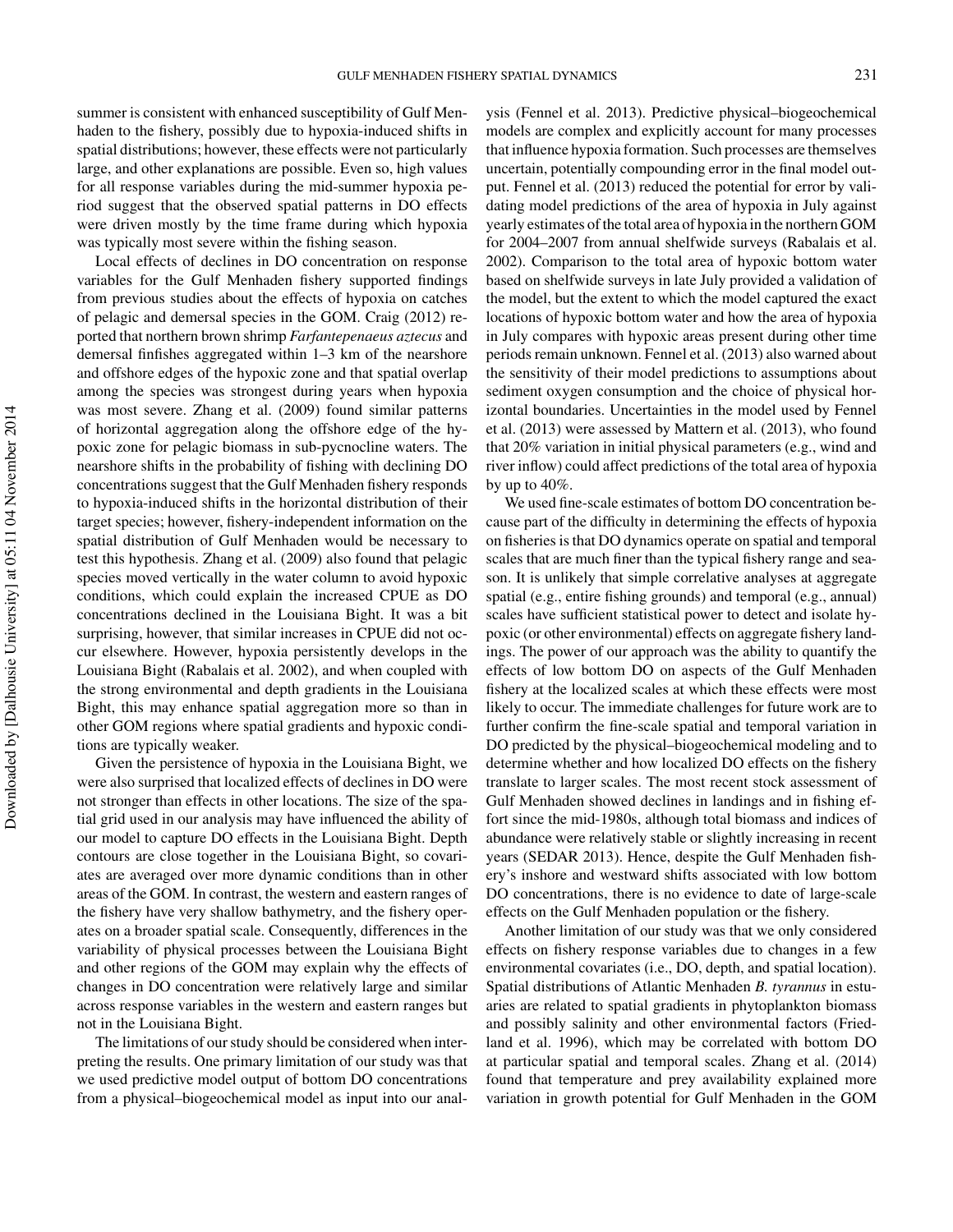than did DO given that the extent of hypoxic conditions into the water column was relatively limited. Consequently, greater information on the vertical extent of DO would also improve our analysis. Inclusion of depth and spatial location as predictor variables accounts for some of the variation associated with potentially important environmental predictors (e.g., turbidity, salinity, and temperature) without the introduction of additional uncertainty associated with deriving these predictors from other data sources. Generating such environmental data on the scales of our analysis provides further challenges. In addition to factors that could affect Gulf Menhaden distribution, we also did not include factors that could potentially influence the distribution of the fishery. There is a growing body of literature showing the effect of fisher behavior on fleet dynamics; market prices, operation costs, recent catches, and historical fishing patterns have all been shown to affect the choice of fishing locations (van Putten et al. 2012). We investigated the distance to the home port in preliminary analyses, but our results were similar to the simpler approach presented herein, so we ultimately excluded that variable from our final analysis.

Our models captured a relatively small amount of the overall variability in the data, which may also be perceived as a limitation. Deviance explained by our models ranged from 10.0% to 22.4% depending on the response variable. Spatially varying GAMs used for studies in the Gulf of Alaska and eastern Bering Sea explained 47–83% of the deviance using only environmental variables, but these were based on fishery-independent surveys (Bacheler et al. 2009, 2010; Bartolino et al. 2011). Fishery-independent surveys smooth over temporal and spatial variability by standardizing the fishing process at specified dates and random locations. The amount of variability explained by our models was more comparable to the variability explained by models of fishery-dependent data in the eastern Bering Sea (Bacheler et al. 2012). For studies in the GOM, Craig and Crowder (2005) explained 20–35% of the deviance of presence/absence data in fishery-independent surveys for a demersal fish species. The ability of our models to explain variability in the data should also be considered in relation to the complexity of the process being modeled. Hypoxia in the GOM has been extensively studied and is affected by many interrelated factors (Bianchi et al. 2010). The fishing process is also highly complex and driven by numerous factors (van Putten et al. 2012). Consequently, although additional covariates related to the spatial distribution of fish and the location choices of fishers might have increased the amount of deviation explained by our model, the percent deviance explained could still remain low due to variability in fishery data and in the processes affecting DO concentration within the GOM.

#### **Management Implications**

We have demonstrated nearshore and westward movements in the distribution of the Gulf Menhaden fishery as bottom DO concentrations declined. One potential consequence of the fishery's shift in distribution would be a change in the effectiveness of fishing effort on harvesting fish—in other words, a change in Gulf Menhaden catchability to the fishery. Changes in a resource's catchability to its fishery have been investigated in relation to many factors, including technological changes in the fishery over time and distributional changes in the resource over time and space (Wilberg et al. 2010). Time-varying and spatially varying catchability has important management implications because most stock assessment models, including those used to support the management of Gulf Menhaden, assume constant catchability (Wilberg et al. 2010). If catchability is underestimated in these models, then biomass estimates are biased high and fishing mortality estimates are biased low, potentially leading to less-conservative management advice than intended (Wilberg et al. 2010). The movement of Gulf Menhaden into locations nearer to shore and to the western part of the fishery and the higher catch rates in the Louisiana Bight as DO concentrations decline could potentially affect catchability and could have consequences for the stock-wide assessment of Gulf Menhaden, but we do not know the magnitude of such effects. The consequences could be small given that (1) the current assessment of Gulf Menhaden is performed on an annual time step and over the entire range of the fishery and (2) the effects observed in our research were often in locations where moderate catch and effort occurred. More direct analysis of key stock assessment assumptions—particularly the assumption of constant catchability over time and space—is needed to determine the consequences for management and is the subject of ongoing investigation.

#### **ACKNOWLEDGMENTS**

We thank N. Bacheler, R. Leaf, and two anonymous reviewers for contributions to previous drafts of the manuscript. This work was supported by a grant from the Fisheries and the Environment Program of the National Oceanic and Atmospheric Administration (NOAA). K.M.P. was supported by a grant from the NOAA Center for Sponsored Coastal Ocean Research to J.K.C. The views expressed herein are those of the authors and do not necessarily reflect the view of NOAA or any of its subagencies. B.J.L. designed and performed the analysis with support from K.M.P., J.K.C., A.M.S., J.W.S., and K.W.S.; A.M.S., J.K.C., K.W.S., and J.W.S. obtained funding for the research; S.C., K.A.R., and K.F. designed the physical–biogeochemical model simulations and generated and processed the DO values; and all co-authors contributed to the final version of the manuscript.

#### **REFERENCES**

- Ahrenholz, D. W. 1991. Population biology and life history of the North American menhadens, *Brevoortia* spp. Marine Fisheries Review 53:3–19.
- Bacheler, N. M., K. M. Bailey, L. Ciannelli, V. Bartolino, and K. Chan. 2009. Density-dependent, landscape, and climate effects on spawning distribution of Walleye Pollock *Theragra chalcogramma*. Marine Ecology Progress Series 391:1–12.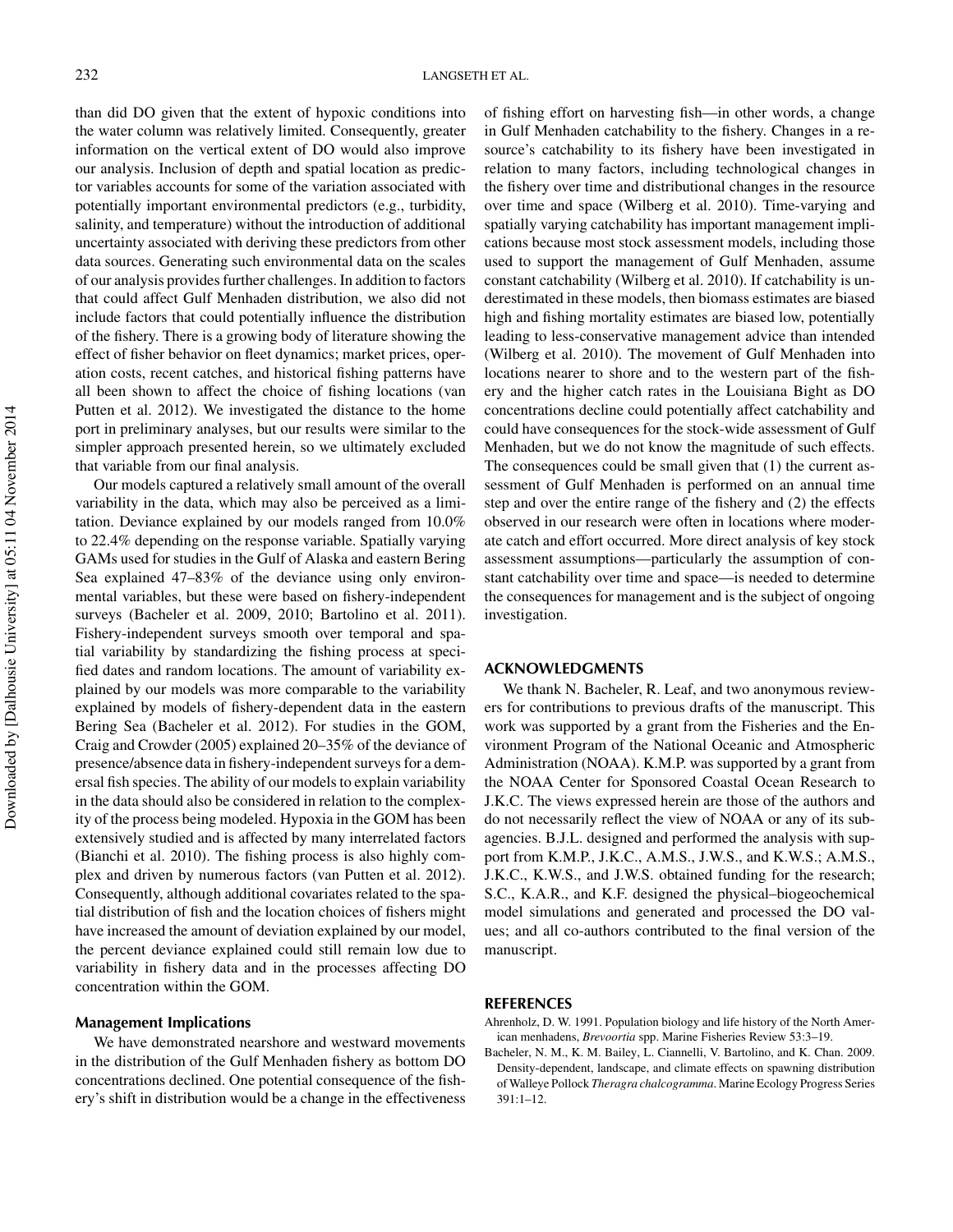- Bacheler, N. M., L. Ciannelli, K. M. Bailey, and V. Bartolino. 2012. Do Walleye Pollock exhibit flexibility in where or when they spawn based on variability in water temperature? Deep-Sea Research Part II Topical Studies in Oceanography 65–70:208–216.
- Bacheler, N. M., L. Ciannelli, K. M. Bailey, and J. T. Duffy-Anderson. 2010. Spatial and temporal patterns of Walleye Pollock (*Theragra chalcogramma*) spawning in the eastern Bering Sea inferred from egg and larval distributions. Fisheries Oceanography 19:107–120.
- Bartolino, V., L. Ciannelli, N. M. Bacheler, and K. Chan. 2011. Ontogenetic and sex-specific differences in density-dependent habitat selection of a marine fish population. Ecology 92:189–200.
- Bartolino, V., L. Ciannelli, P. Spencer, T. K. Wilderbuer, and K. Chan. 2012. Scale-dependent detection of the effects of harvesting a marine fish population. Marine Ecology Progress Series 444:251–261.
- Bianchi, T. S., S. F. DiMarco, J. H. Cowan, R. D. Hetland, P. Chapman, J. W. Day, and M. A. Allison. 2010. The science of hypoxia in the northern Gulf of Mexico: a review. Science of the Total Environment 408:1471–1484.
- Breitburg, D. L., J. K. Craig, R. S. Fulford, K. A. Rose, W. R. Boynton, D. C. Brady, B. J. Ciotti, R. J. Diaz, K. D. Friedland, J. D. Hagy III, D. R. Hart, A. H. Hines, E. D. Houde, S. E. Kolesar, S. W. Nixon, J. A. Rice, D. H. Secor, and T. E. Targett. 2009. Nutrient enrichment and fisheries exploitation: interactive effects on estuarine living resources and their management. Hydrobiologia 629:31–47.
- Burnham, K. P., and D. R. Anderson. 2002. Model selection and multimodel inference. Springer-Verlag, New York.
- Ciannelli, L., V. Bartolino, and K. Chan. 2012. Non-additive and non-stationary properties in the spatial distribution of a large marine fish population. Proceedings of the Royal Society B 279:3635–3642.
- Craig, J. K. 2012. Aggregation on the edge: effects of hypoxia avoidance on the spatial distribution of brown shrimp and demersal fishes in the northern Gulf of Mexico. Marine Ecology Progress Series 445:75–95.
- Craig, J. K., and S. Bosman. 2013. Small spatial scale variation in fish assemblage structure in the vicinity of the northwestern Gulf of Mexico. Estuaries and Coasts 36:268–285.
- Craig, J. K., and L. B. Crowder. 2005. Hypoxia-induced habitat shifts and energetic consequences in Atlantic Croaker and brown shrimp on the Gulf of Mexico shelf. Marine Ecology Progress Series 294:79–94.
- Craig, J. K., L. B. Crowder, C. D. Gray, C. J. McDaniel, T. A. Henwood, and J. G. Hanifen 2001. Ecological effects of hypoxia on fish, sea turtles, and marine mammals in the northwestern Gulf of Mexico. Pages 269–291 *in* N. N. Rabalais and R. E. Turner, editors. Coastal hypoxia: consequences for living resources and ecosystems. American Geophysical Union, Washington, D.C.
- Craig, J. K., L. B. Crowder, and T. A. Henwood. 2005. Spatial distribution of brown shrimp (*Farfantepenaeus aztecus*) on the northwestern Gulf of Mexico shelf: effect of abundance and hypoxia. Canadian Journal of Fisheries and Aquatic Sciences 62:1295–1308.
- Eldridge, P. M., and J. W. Morse. 2008. Origins and temporal scales of hypoxia on the Louisiana shelf: importance of benthic and sub-pycnocline water metabolism. Marine Chemistry 108:159–171.
- Fennel, K., J. Hu, A. Laurent, M. Marta-Almeida, and R. Hetland. 2013. Sensitivity of hypoxia predictions for the northern Gulf of Mexico to sediment oxygen consumption and model nesting. Journal of Geophysical Research 118:990–1002.
- Friedland, K. D., D. W. Ahrenholz, and J. F. Guthrie. 1996. Formation and seasonal evolution of Atlantic Menhaden juvenile nurseries in coastal estuaries. Estuaries 19:105–114.
- Hastie, T., and R. Tibshirani. 1986. Generalized additive models. Statistical Science 1:297–318.
- Hazen, E. L., J. K. Craig, C. P. Good, and L. B. Crowder. 2009. Vertical distribution of fish biomass in hypoxic waters on the Gulf of Mexico shelf. Marine Ecology Progress Series 375:195–207.
- Hetland, R. D., and S. F. DiMarco. 2008. How does the character of oxygen demand control the structure of hypoxia on the Texas–Louisiana continental shelf? Journal of Marine Systems 70:49–62.
- Justic, D., and L. Wang. 2014. Assessing temporal and spatial variability ´ of hypoxia over the inner Louisiana–upper Texas shelf: application of an unstructured-grid three-dimensional coupled hydrodynamic–water quality model. Continental Shelf Research 72:163–179.
- Ludsin, S. A., X. Zhang, S. B. Brandt, M. R. Roman, W. C. Boicourt, D. M. Mason, and M. Costantini. 2009. Hypoxia avoidance by planktivorous fish in Chesapeake Bay: implications for food web interactions and fish recruitment. Journal of Experimental Marine Biology and Ecology 381:S121–S131.
- Mattern, J. P., K. Fennel, and M. Dowd. 2013. Sensitivity and uncertainty analysis of model hypoxia estimates for the Texas–Louisiana shelf. Journal of Geophysical Research 118:1316–1332.
- McNatt, R. A., and J. A. Rice. 2004. Hypoxia-induced growth rate reduction in two juvenile estuary-dependent fishes. Journal of Experimental Marine Biology and Ecology 311:147–156.
- NMFS (National Marine Fisheries Service). 2012. Fisheries of the United States, 2011. NMFS, Current Fishery Statistics 2011, Silver Spring, Maryland.
- Obenour, D. R., D. Scavia, N. N. Rabalais, R. E. Turner, and A. M. Michalak. 2013. Retrospective analysis of midsummer hypoxic area and volume in the northern Gulf of Mexico, 1985–2011. Environmental Science and Technology 47:9808–9815.
- O'Connor, T., and D. Whitall. 2007. Linking hypoxia to shrimp catch in the northern Gulf of Mexico. Marine Pollution Bulletin 54:460–463.
- Pollock, M. S., L. M. J. Clarke, and M. G. Dubé. 2007. The effects of hypoxia on fishes: from ecological relevance to physiological effects. Environmental Reviews 15:1–14.
- R Core Development Team. 2012. R: A language and environment for statistical computing. R Foundation for Statistical Computing, Vienna. Available: http://www.R-project.org./ (September 2014).
- Rabalais, N. N., and R. E. Turner. 2001. Hypoxia in the northern Gulf of Mexico: description, causes and change. Pages 1–36 *in* N. N. Rabalais and R. E. Turner, editors. Coastal hypoxia: consequences for living resources and ecosystems. American Geophysical Union, Washington, D.C.
- Rabalais, N. N., R. E. Turner, B. K. Sen Gupta, D. F. Boesch, P. Chapman, and M. C. Murrell. 2007. Hypoxia in the northern Gulf of Mexico: does the science support the plan to reduce, mitigate, and control hypoxia? Estuaries and Coasts 30:753–772.
- Rabalais, N. N., R. E. Turner, and W. J. Wiseman. 2002. Gulf of Mexico hypoxia, a.k.a. "the dead zone." Annual Review of Ecology and Systematics 33:235–263.
- Rose, K. A., A. T. Adamack, C. A. Murphy, S. E. Sable, S. E. Kolesar, J. K. Craig, D. L. Breitburg, P. Thomas, M. G. Brouwer, C. F. Cerco, and S. Diamond. 2009. Does hypoxia have population-level effects on coastal fish? Musings from the virtual world. Journal of Experimental Marine Biology and Ecology 381:S188–S203.
- SEDAR (Southeast Data, Assessment, and Review). 2013. SEDAR 32A Gulf of Mexico menhaden stock assessment report. SEDAR, North Charleston, South Carolina. Available: www.sefsc.noaa.gov/sedar/ Sedar Workshops.jsp?WorkshopNum=32A. (September 2013).
- Shimps, E. L., J. A. Rice, and J. A. Osborne. 2005. Hypoxia tolerance in two juvenile estuary-dependent fishes. Journal of Experimental Marine Biology and Ecology 325:146–162.
- Smith, J. W. 1991. The Atlantic and Gulf menhaden purse seine fisheries: origins, harvesting technologies, biostatistical monitoring, recent trends in fisheries statistics, and forecasting. Marine Fisheries Review 53: 28–41.
- Smith, J. W. 2001. Distribution of catch in the Gulf Menhaden *Brevoortia patronus*, purse seine fishery in the northern Gulf of Mexico from logbook information: are there relationships to the hypoxic zone? Pages 311–320 *in* N. N. Rabalais and R. E. Turner, editors. Coastal hypoxia: consequences for living resources and ecosystems. American Geophysical Union, Washington, D.C.
- Smith, J. W., E. A. Hall, N. A. McNeill, and W. B. O'Bier. 2002. The distribution of purse-seine sets and catches in the Gulf Menhaden fishery in the northern Gulf of Mexico, 1994–98. Gulf of Mexico Science 2002:12–24.